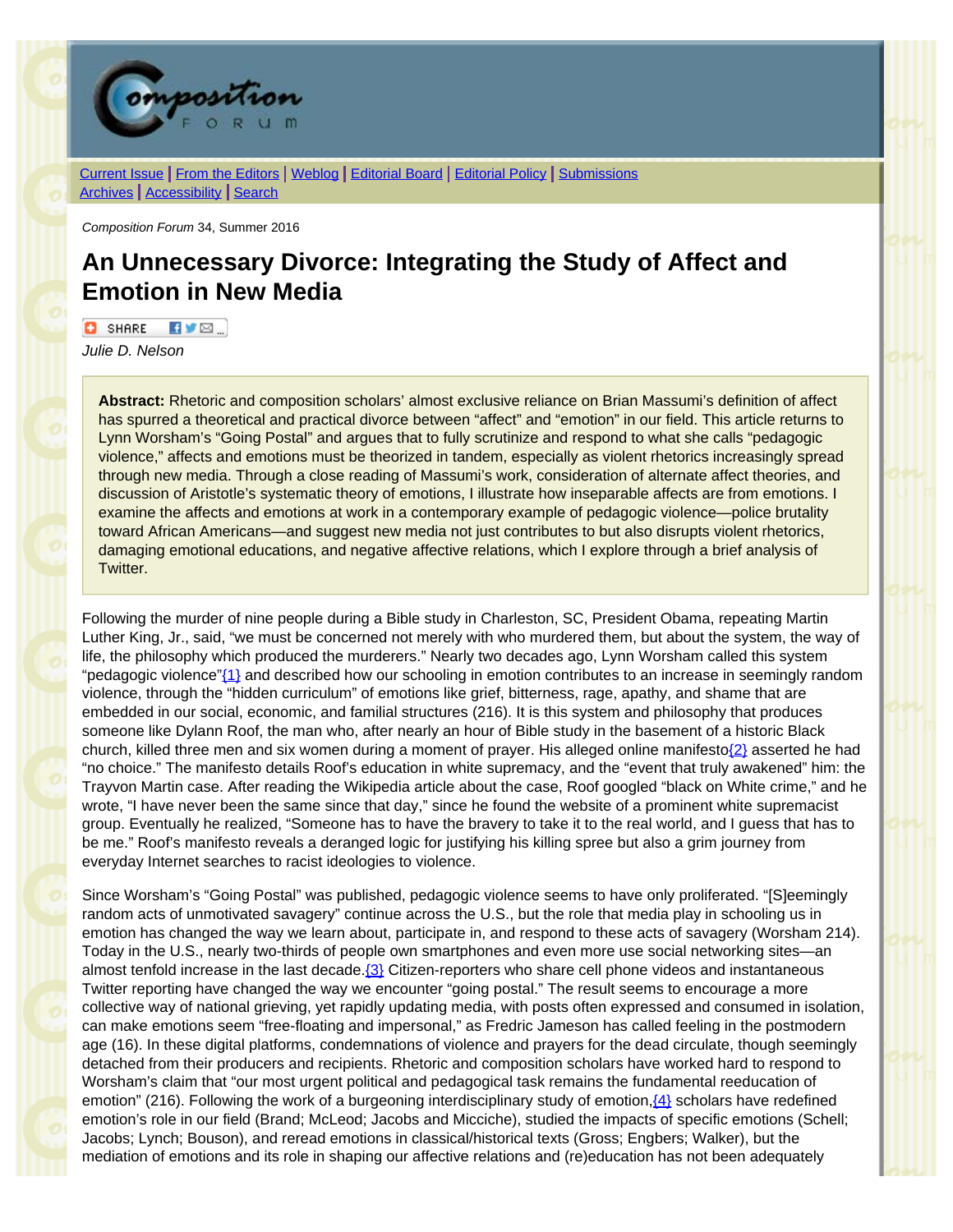#### addressed.

When affect theory became popular in the field in the early 2000s, it seemed to promise a better way of explaining feelings and emotions in new media because, as Byron Hawk claims, "affect moves us toward relations among bodies, which is critical to understanding (discourse in) network culture. Like language, new media make new affections and new relations possible" (843). However, despite great hopes for affect theory's contributions to rhetoric and composition, it was never fully absorbed and it is still often considered "impractical theory talk," which Jenny Edbauer Rice has detailed ("Metaphysical" 135). This lack of integration, I contend, stems from scholars in the field defining affect primarily as precognitive, impersonal, and unstructured. This definition, which is often attributed to Brian Massumi, would seem to have little to offer a discipline chiefly concerned with intentional communication and persuasion. In this article, I argue that scholars' almost exclusive reliance on Massumi's definition of affect has propelled a theoretical and practical divorce between "affect" and "emotion," creating two rich but disconnected bodies of scholarship in our field. If we are concerned with "the system, the way of life, the philosophy" that produced someone like Roof, we need a better understanding of how pedagogic violence is perpetuated in new media. Theorizing affects and emotions in tandem elucidates how these violent rhetorics circulate and reproduce. After reviewing how affect has been defined in rhetoric and composition and conducting a close reading of Massumi's writing on affect, I consider additional renderings of affect that make its rhetorical work more visible, including its cyclical relationship with emotion. Through analysis of police brutality and African American schooling in fear, I argue that affective theories of accumulation, contagion, and rearticulation, combined with Aristotle's systematic theory of fear, provide a fuller, more complex explication of a contemporary example of pedagogic violence. Despite being distinct concepts with unique capacities, "affect" and "emotion" are both central in the way media shape our feelings, experiences, and worldviews. Finally, I turn to what has been called "Black Twitter" to discuss how new media—with its own affects and potentials—can function as a way to disrupt pedagogic violence.

# **The Affective Turn in Rhetoric and Composition**

Starting in the '80s and extending to the turn of the century, many rhetoric and composition scholars used "affect" and "emotion" in tandem or interchangeably (Brand; McLeod; Fulkerson; Hariman and Lucaites; Johnson). When Worsham defined emotion in 1998, she wrote, "In the view I develop here, *emotion* will refer to the tight braid of affect and judgment, socially and historically constructed and bodily lived, through which the symbolic takes hold of and binds the individual, in complex and contradictory ways, to the social order and its structure of meanings" (216). Worsham's definition reflects prevailing cognitive and social perspectives on emotion at the time, which work against longstanding, simplified notions of emotion as irrational, primitive, bodily, feminine, or uncontrollable. But more interestingly, given work on emotion in the field today, Worsham uses "affect" in defining emotion—a move that while common at the time certainly has not been in the last decade.

<span id="page-1-0"></span>Rhetoric and composition scholars started theoretically divorcing "affect" from "emotion" with the growing influence of Massumi's theory of affect put forth first in "The Autonomy of Affect" (1995) and the subsequent *Parables for the Virtual* (2002). Many scholars (Albrecht-Crane; Holding; Falzetti; Edbauer Rice; Hawk) who introduced our field to the "affective turn["{5}](#page-10-0) used Massumi's definition, especially leaning on affect's distinction from emotion, since "emotion and affect follow different logics and pertain to different orders" (27). According to Massumi, emotion is qualified affect; emotion is stuck in the realm of signification while affect—most simply understood as intensity—exceeds it. Even though Massumi spends just a few paragraphs detailing the difference between "affect" and "emotion," it has arguably become his most prominent contribution to the study of affect (cited or presumed), as those passages are widely referenced across disciplines. ${6}$  In those passages, Massumi makes one of the most direct and urgent claims to come out of his often circuitous writing: "It is crucial to theorize the difference between affect and emotion. If some have the impression that affect has waned, it is because affect is unqualified. As such, it is not ownable or recognizable and thus resistant to critique" (28). Referencing Jameson's claim about the "waning of affect" in our time, Massumi points out the paradox inherent in theorizing affect $\{7\}$ : We ought to study affect, but when we bring it into consciousness and language, we qualify it, and through this process, affect is brought into the realm of emotion.

<span id="page-1-2"></span><span id="page-1-1"></span>"It is crucial to theorize the difference" is often read and applied as a claim that we should theorize affect over or against—or at least in addition to but separately from—emotion. We can see this reflected in most recent scholarship on affect in our field, which either almost solely pursues "affect" or, after making the theoretical distinction between the concepts, discontinues discussion of "emotion" (Edbauer Rice; Smith; Reidner; Pruchnic; Pruchnic and Lacey; Chaput). Similarly, those currently studying emotion in rhetoric and composition are often careful to distance themselves from affect theory (Jacobs and Micciche; Micciche; Gross). However, a closer look at Massumi's writing reveals that he sees the difference between affect and emotion as one of degree and not value. While affect exceeds symbolic structures of emotion that are already laden with meaning, "[e]motion is the most intense (most contracted) expression of that capture" (28). Thus, we are dependent to some extent on emotion's vocabulary and qualification to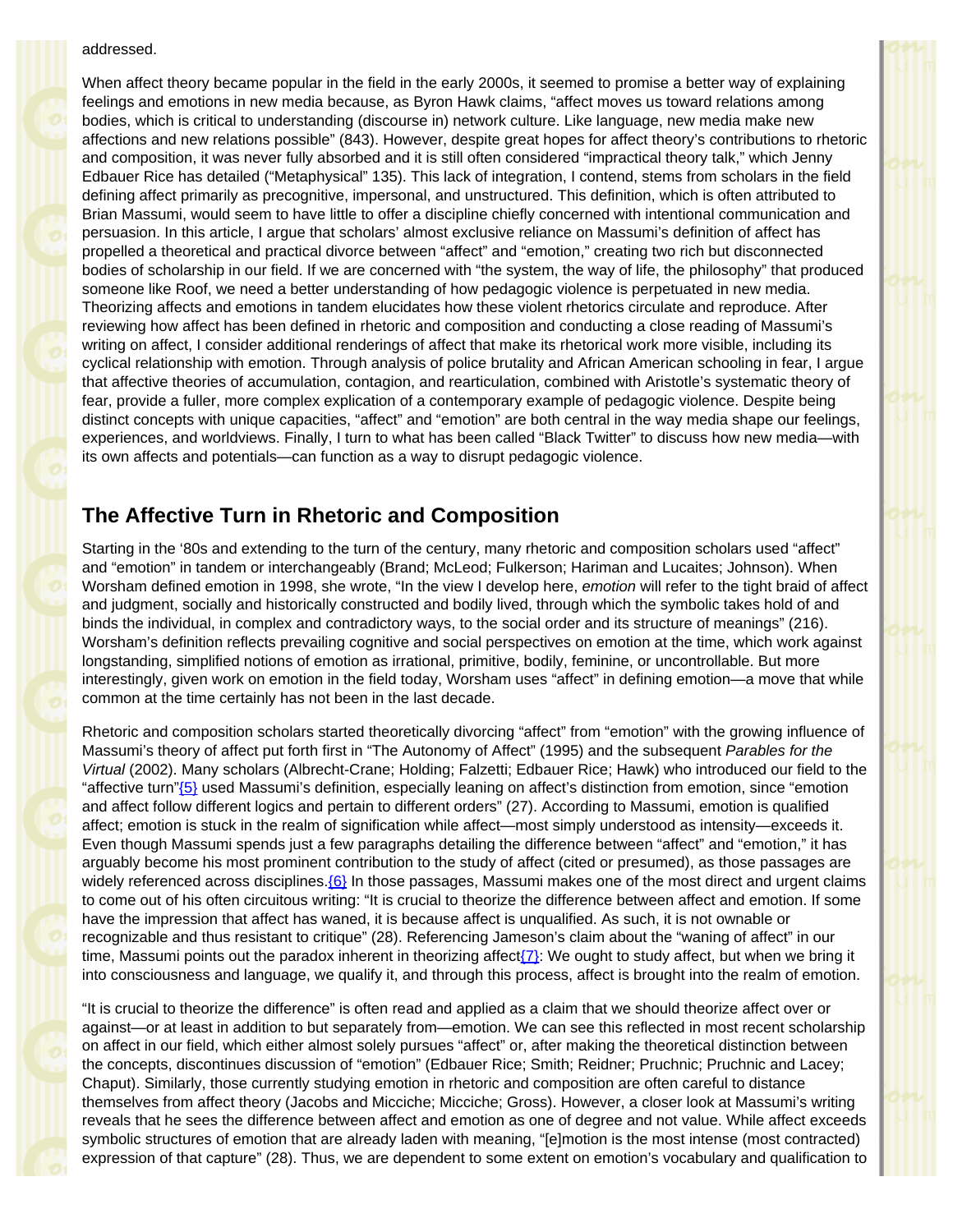explicate affect.

Massumi describes the interrelation of affect and emotion more extensively in his 2005 article "Fear (The Spectrum Said)." In it Massumi details how the color-coded terror alert system introduced by George W. Bush's administration following 9/11 modulated fear in the American public. Massumi draws on William James' famous example of fear in which a body reacts to fear before conscious awareness of it, describing how affect transitions into emotion. When one encounters a bear, the body begins running, and fear is experienced only on the affective level. Bodily intensity increases, still without conscious awareness, and fear is "wrapped in action, before it unfurls from it and is felt as itself, in its distinction from the action with which it arose" (36). It is only when the action ceases, the moment Massumi calls the "stop-beat," that fear is recognized as an emotion; prior to that moment, fear exists only as bodily intensity and action, but as Massumi quotes James, "our feeling of bodily changes as they occur *is* the emotion" (40). In the stop-beat, affect and emotion are almost indistinguishable, as the mind and body experience fear separately. ${8}$  But emotion quickly becomes distinct, when the immediate bodily action stops and reflection takes place. In this moment, fear turns from intensity to magnitude, and it is no longer lived just through a body but is now compared to other experiences with fear: "The separation between direct activation and controlled ideation, or affect in its bodily dimension and emotion as rationalizable subjective content, is a reflective wonderland that does not work this side of the mirror" (40). While many have interpreted Massumi's call to "theorize the difference between affect and emotion" as a call to separate and pull those concepts apart, we could read it as a call to theorize the point of difference itself.

<span id="page-2-0"></span>To study the relationship between affect and emotion rhetorically, it is important to understand their unique characteristics and their interrelation. With "irreducibly bodily and autonomic" qualities and "no cultural-theoretical vocabulary," affect is difficult to analyze (*Parables* 27-8). However, Massumi suggests that while "it is not entirely containable in knowledge," affect is "analyzable in effect, as effect" (*Parables* 260). Massumi defines affect not just as a bodily intensity but also a capacity or effect (highlighting Spinoza's distinction between *affectio* and *affectus*, which I discuss in the following section). In contrast, emotions are the "sociolinguistic fixing of the quality of an experience which is from that point onward defined as personal" (*Parables* 28). Emotions are cognitive and social phenomena that carry meaning and reflect investment. According to Massumi, emotion begins with the perception of affect, after which emotion is processed through reflection and eventually becomes a part of memory. But emotions are not just the result of affect; they can have affects themselves—unqualified bodily intensities and effects. In describing our contemporary culture of fear, Massumi claims fear becomes its own "quasicause." Beyond responding to a "fear sign," like a bear, the body also responds to "thought-signs" which are simply ideas. Like awareness of the color-coded alert level, the idea of being fearful is enough to evoke fear, making a "self-propelling" cycle, which creates an "affective tone or mood." The body can react just in anticipation of experiencing an emotion: "Now, fear can potentially self-cause even in the absence of an external sign to trigger it" ("Fear" 41). In this self-propelling cycle, affects and emotions fuel each other.

When affect is studied only as an unnamable force or ungraspable excess, it is useful only in demarcating a dimension we can never access, except very indirectly or after the fact. Invoking just these definitions of affect prevents us from studying it rhetorically, continuing what Edbauer Rice has called a "persistent misunderstanding among certain rhetoric and composition scholars" which "creates a false binary between signification and affect, wrongfully claiming that these theories advocate affect 'over' discourse and meaning" ("(Meta)Physical" 135). This false binary has contributed to almost exclusive bodies of affect and emotion scholarship in rhetoric and composition. While it makes rhetorical sense that scholars used a familiar concept like "emotion" as a foil to introduce affect theory to the field, the unintended consequence may be our disciplinary reluctance to engage with both concepts or to use affect theory to extend studies of emotion or *pathos*.

# **The Rhetorical Work of Affect**

<span id="page-2-1"></span>In the introduction to *The Affect Theory Reader*, Gregory Seigworth and Melissa Gregg assert there is no unified theory of affect and "[i]f anything, it is more tempting to imagine that there can only ever be infinitely multiple iterations of affect and theories of affect" (3-4). The very nature of affect invites diversity in describing the more visceral, embodied, and sensorial aspects of life. Before turning to other contemporary theories of affect, it is worth considering more carefully how the affect theory discussed thus far works rhetorically. If we look back to Massumi's theoretical lineage, Baruch Spinoza describes the first widely accepted definition of affect. He writes, "By affect I understand the affections of the body, by which the power of acting of the body itself is increased, diminished, helped, or hindered, together with the ideas of these affections" (106). Affect, then, calls our attention to bodies' changing capacities to engage or respond, given their relations. Spinoza defines bodies by their affects rather than their form or substance[;{9}](#page-10-0) "body" means any gathering of human or nonhuman parts, including objects, ideas, environments, media, etc. In this way, affects can be understood as the possible or actual effects of any body. Gilles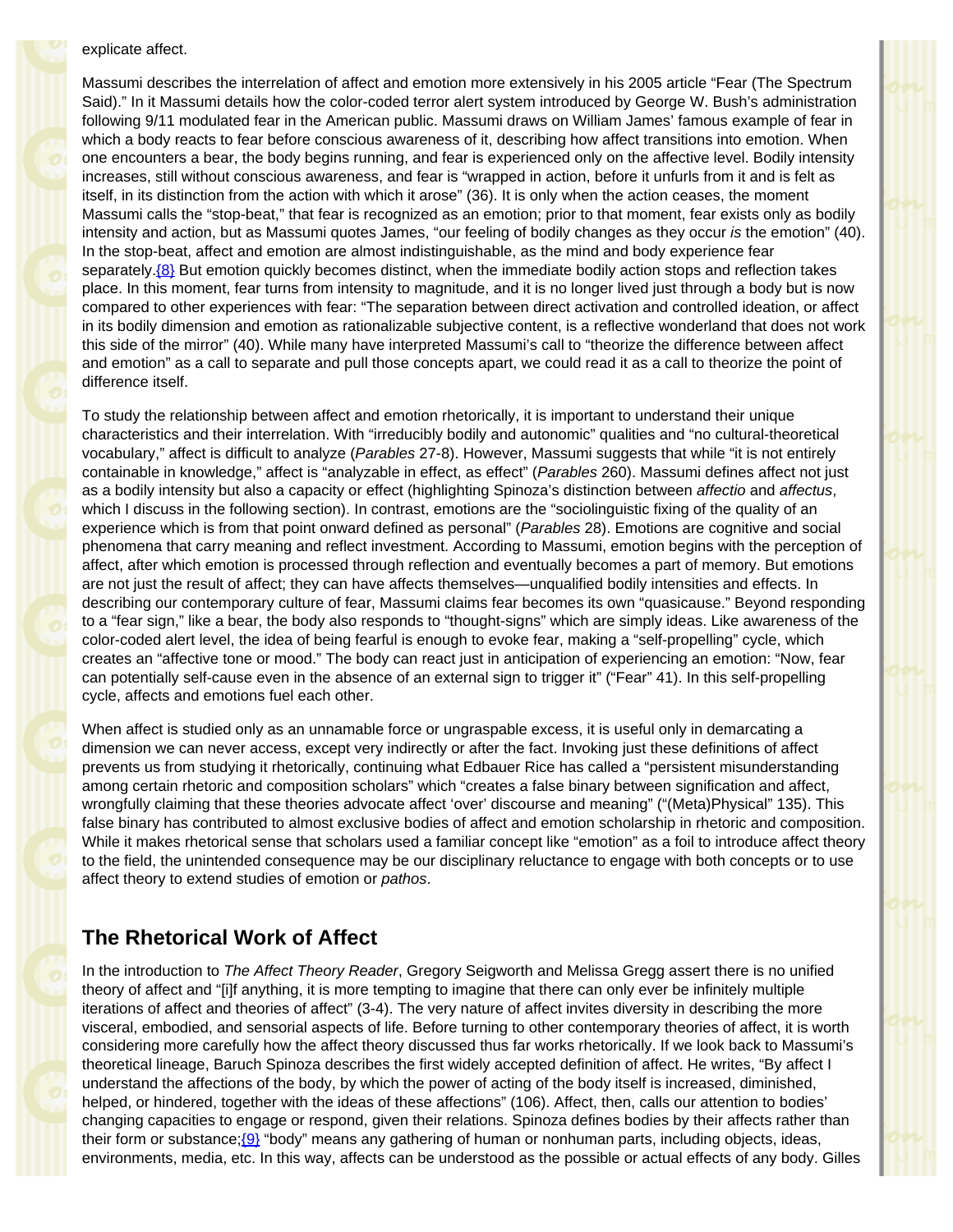<span id="page-3-0"></span>Deleuze and Felix Guattari develop this theory further to suggest that the power associated with the composing and decomposing of bodies (or "assemblages") makes affects "becomings" (256). Their focus, which profoundly influenced Massumi, is on new possibilities given new relations. We can see, then, why affect has often been discussed in our field most closely in relation to the rhetorical canon of invention. {10} As a rhetor interacts with other bodies (e.g., audiences, constraints, emotions, environments, memories), the rhetor's capacities and possibilities for invention are created and diminished. Beyond invention, though, affect has a number of other rhetorical functions.

The most significant contribution of affect theory to our field is its focus on change, movement, and relation but also, I want to suggest, in pushing us toward a more complex understanding of emotion or *pathos*. Despite excellent work by scholars like Laura Micciche, who emphasizes the *doing* of emotion, emotion is still often discussed in terms of singular, or at least momentarily fixed, states represented in texts, discourses, or audiences. Affect, however, marks change, always from one state, gathering, or body into another. Three metaphors in particular offer renderings of affect useful for rhetorical study in new media: accumulation, contagion, and rearticulation. While these metaphors show affect working beyond its manifestation as bodily intensity, they also reveal how closely related affect is to emotion.

Affects play an important role in creating dispositions and, relatedly, ways of seeing and interacting with the world. Because, as Megan Watkins asserts, scholars have focused almost exclusively on affect as a short-lived, ephemeral force, we overlook the "capacity of affect to be retained, to accumulate, to form dispositions and thus shape subjectivities" (269). Scholars, Watkins suggests, have often conflated the distinction Spinoza makes between *affectus* and *affectio*, defining affect primarily as a force (*affectus*) rather than a capacity (*affectio*). While *affectus* describes the fleeting, ephemeral nature of affect, *affectio* acknowledges affect's residual effects and ability to accumulate into dispositions. For example, Watkins claims that when students have repeated experiences of recognition from teachers (explicit and implicit), these experiences accumulate in creating self-worth. Thus, the teacher's available affects to recognize a student (through language, gesture, facial expression, etc.) create feelings and sensations that accumulate into a way of being that "predispose one to act and react in particular ways" (278). The repeated experience with similar affects grow together to create an underlying disposition and, in turn, our own affective capacities. Repetition, then, is a way to create expectations and patterns of response, to help people learn and unlearn affective dispositions that work for or against them and their goals. Rhetorically, through style and arrangement, repetition can be used to maintain or disrupt dispositions toward ideas, objects, events, etc.

<span id="page-3-1"></span>Repetition similarly contributes to the contagious nature of affect, which we can see through mimesis and synchrony in communication. Anna Gibbs asserts, "[a]t the heart of mimesis is affect contagion, the bioneurological means by which particular affects are transmitted from body to body" (191). Following the work of Silvan Tomkins, Gibbs suggests these affects are transmitted through face and voice; (11) affects are facial responses that "communicate and motivate" the people around an individual but also the individual herself (191). Affect contagion extends also into media, where Gibbs asserts that company logos and signatures, for example, "generate feelings that mobilize the body's capacity for synesthesia, in which affect seems to act as a switchboard through which all sensory signals are passed" (192). Internet memes and their subsequent replication and extension of particular feelings, ideas, or arguments work in a similar way. Memes, retweets, and re-posts are not random duplications but a form of identification, a way of using someone's language "by speech, gesture, tonality, order, image, attitude, idea, identifying your ways with his," as Kenneth Burke describes (55). To consciously identify is an emotional move, since it reflects a valuation of, investment in, or empathy for some one or thing. Yet identification can also occur in the realm of the affective, when the body responds to affect before or without conscious qualification (e.g., involuntary mimicking of facial expressions, yawning, following crowd behavior, etc.). We identify affectively and emotionally, and contagion works on both levels. While "affect contagion" sounds like a phenomenon beyond our control, we can (re)produce advantageous affects and emotions through mimesis in our bodies or media.

Through mimesis, we express value in what we affect and are affected by. As Sara Ahmed suggests, "[t]o be affected by something is to evaluate that thing. Evaluations are expressed in how bodies turn toward things. To give value to things is to shape what is near us" (31). Evaluation recognizes a kind of agency in our turning toward and against. We turn to things that give us pleasure or to avoid pain. And so a pattern emerges among bodies, a process that Ahmed describes as stickiness: "Feelings can get stuck to certain bodies in the very way we describe spaces, situations, dramas. And bodies can get stuck depending on what feelings they get associated with" (39). What is important to note about this rhetorically is the ability to "unstick" these feelings. Edbauer Rice has called this a process of "disarticulation" and "rearticulation"—"a new way of linking together images and representations that is less oppressive" ("The New" 210). She writes about how AIDS activists changed the public discourse surrounding AIDS away from death and disgust toward life and celebration through campaigns and advertisements. This process of rearticulating (in this case, making images of happy, lively people with AIDS the focal point of public discourse) creates new affects for AIDS rhetoric, changing the public's evaluation of people with AIDS. Through connecting new or counter relationships among feelings, images, and representations, we can actively respond to harmful discourses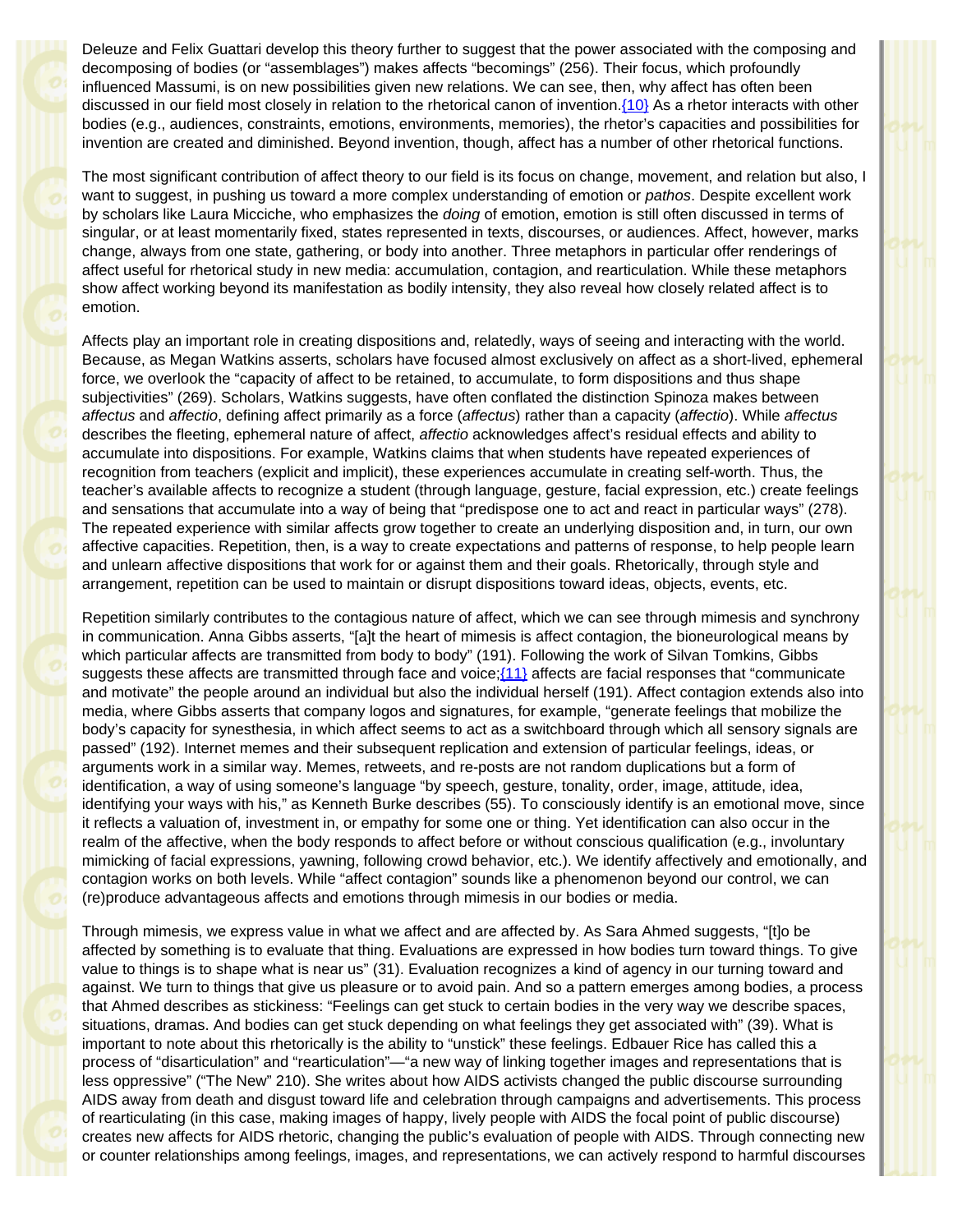and pedagogies of violence.

In these additional renderings of affect theory, emotion lies just beyond mention. Affect is a precursor to the emergence of and potentials for emotion; affective dispositions prime us for particular emotions; and emotions, too, spread through bodily and mediated mimesis. If we take the difference between affect and emotion to be cognition, we can see how affect accumulation, contagion, and rearticulation lead right up to and spill over into the realm of emotion. Because evaluation is cognitive, Ahmed's discussion of the evaluative qualities of affect closely mirrors theories of emotion[.{12}](#page-10-0) The disarticulation and rearticulation of affects similarly require conscious awareness and qualification. While these affect theories work largely on the level of bodily intensity, when scholars discuss human agency in shaping affects they often (if even only implicitly) work in the realm of emotion.

#### <span id="page-4-0"></span>**Beginning with Emotion**

"Affect" and "emotion" were first conceptually divorced in psychoanalysis to distinguish between first-person and third-person feelings; the patient has emotions and the analyst describes the patient's affects (Ngai 24). Massumi and Lawrence Grossberg extended this distinction, suggesting that while emotion is the narrativized feeling of the subject, affect exceeds the subject's cognition. Sianna Ngai claims this "subjective-objective problematic" has been the "uber-question of recent theoretical writing on feeling in particular" (24). In her work, Ngai avoids choosing one concept over the other and recognizes their relationship as a "modal difference of intensity or degree" instead of a "formal difference of quality and kind" (27). So while emotions are more structured and formed, affects do not lack structure and form entirely. Focusing on this modal difference allows "an analysis of the *transitions* from one pole to the other: the *passages* whereby affects acquire the semantic density and narrative complexity of emotions, and emotions conversely denature into affects" (27). In this way, we can imagine affect and emotion on a continuum, with a (sliding) point of cognition, acknowledgment, or articulation marking their difference. This continuum aligns with Massumi's description of emotion emerging from affect; however, too often in application, we begin with affect and move linearly to emotion—overlooking a cyclical relationship between the two. If we begin, instead, with emotion, we can theorize affect both as the bodily intensity that precedes it and the affective capacities and potentials that grow out of it.

To consider emotions' affective capacities and potentials, we must study emotion as both cognitive and social. While many have written about Aristotle's tripartite analysis of the emotions in Book II of the *Rhetoric*, Craig Smith and Michael Hyde's Heideggerian reading astutely emphasizes the role of the emotions in creating publics: "it is by way of our emotions and the 'moods' that they sustain that we come to see, interpret, and involve ourselves with the world" (448). Shared emotions structure our publics and orient us toward them. But our experiences with emotions relate to our social power and positioning. For example, confidence, the opposite of fear, comes more easily to those with social and economic capital, to those who have more resources to keep objects of fear at bay. Similarly, through repeated experience with a particular emotion, we begin to anticipate and expect it, creating an emotional pattern of interacting with the world. These patterns are, in part, shaped by the emotional expectations attached to particular social positions and identities. For example, expressions of anger are often deemed more socially appropriate for those in power, rather than those marginalized by their race, gender, class, etc[.{13}](#page-10-0) One's power to affect and be affected by emotions, then, is closely related to one's visible and hidden identities, as they exist in particular contexts. Through a social lens, we can conceptualize how the affects (bodily intensities and capacities) of living in a particular culture give rise to an emotion but also how that emotion can have affects that are contagious and that accumulate in expectations for emotional expression.

<span id="page-4-1"></span>The advantage of studying emotions is that they always have directions and objects, and understanding these reveals the affects available to respond to damaging emotional pedagogies. For example, the direction of an emotion can focus at one person (anger), extend broadly outward (anxiety), or turn inward toward oneself (embarrassment). These directions and objects also reflect social relationships; for example, spite reflects inferiority, pride shows superiority, and love expresses equality. An often overlooked aspect of Aristotle's work on emotions, which Smith and Hyde emphasize, is that he describes them in terms of seven sets of continua: anger-calm, friendship-enmity, fear-confidence, shame-shamelessness, kindness-cruelty, pity-indignation, and envy-emulation. A median state of rest or unaffectedness sits in the middle of each continuum, and the rhetor's job is to move audiences along various continua (often simultaneously). In order to do this, a rhetor must understand how each set of emotions is structured but also how each is interrelated to other sets. Emotions, according to Aristotle, intensify and dissipate based on spatial and temporal proximity. Thus, the closer the object of our fear (in terms of its imminence or physical closeness to us or those we care for), the more scared we feel. A pedagogy of violence relies on keeping the objects of particular emotions present—if not tangibly, at least as viable threats in our imaginations.

With advances in technology, pedagogies of emotion spread globally. Jane Kenway and Johannah Fahey call these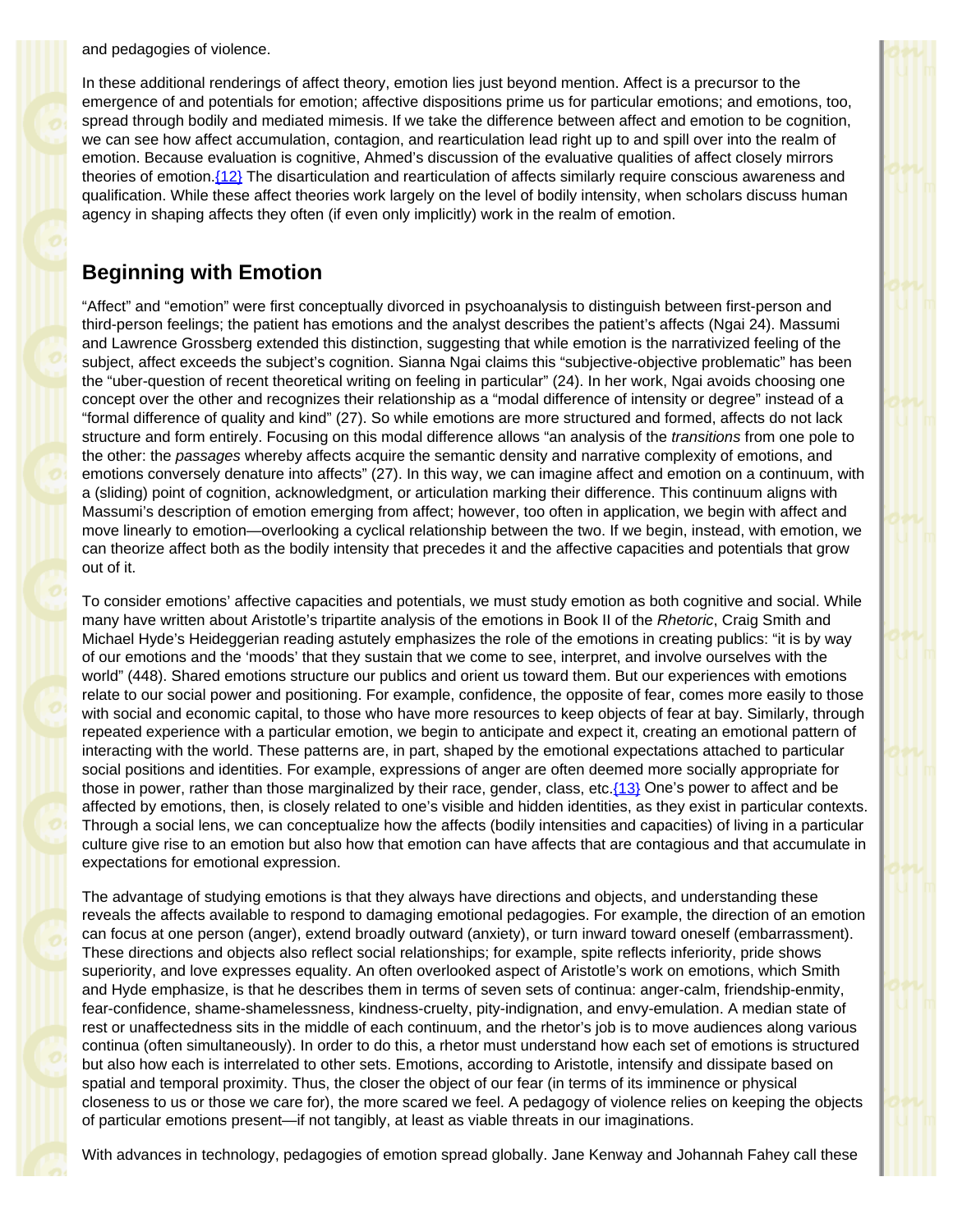<span id="page-5-0"></span>"emoscapes["{14}](#page-10-1) and describe how emotions move globally through media. For example, they suggest emotions like greed, selfishness, disgust, doubt, and shame fueled the emoscape of the global financial crisis. Through new media, these emotions were "communicable, transmittable and infectious, even viral," creating a complex emotional milieu that could be felt around the world (170). Similar to Jameson's theorizing of an era or Raymond Williams' "structures of feeling," the concept of emoscape describes the sustaining and broadly felt emotions that define a period and place in time. Still, Kenway and Fahey assert that discourses of opposing emotions can disrupt harmful emoscapes; they offer examples of viral videos and films circulated during the financial crisis that inspired hope or happiness. Knowing how a particular emotion works helps produce and share emotional discourses (and thereby exercise our affective capacities) that counteract harmful pedagogies, especially as new media offer opportunities for global communication and (re)education. In the following section, I analyze a contemporary example of pedagogic violence using the language of affect and emotion theories discussed thus far. My explication aims to show the distinct but interrelated work of affect and emotion as we attempt to better understand and dismantle pedagogies of violence.

# **Pedagogies of Fear**

Referencing growing concerns about terrorist networks, climate change, and economic disparities, Obama's final State of the Union Address challenged Americans' fears. He asked, "Will we respond to the changes of our time with fear, turning inward as a nation, and turning against each other as a people? Or will we face the future with confidence in who we are, what we stand for, and the incredible things we can do together?" While Obama is not the first president to describe the affective milieu of the U.S. in terms of fear, it is interesting that he offers confidence as its opposition, mirroring Aristotle's continuum. American fear is a recurring trope in politics, yet some instances of fear—though they carry forward longstanding plights—nonetheless express a unique moment, a gathering of particular bodies. One of the most troubling contemporary pedagogies of fear emerges from police brutality, which teaches African Americans that interactions with law enforcement can lead to serious injury or death. Following increasing reports of police brutality against African Americans and the corresponding lack of indictments of officers involved, it is no wonder that, as a 2015 sociological study reports, 50 percent of adolescent African Americans fear they will not live beyond age 35 (Warner and Swisher).

Because affects and emotions work together in pedagogies of fear, one of our challenges is to figure out their interrelated personal and cultural impacts—namely, how the lived bodily intensity of fear interacts with its cultural manifestations. While some affect and emotion theories focus on subjective, momentary states (e.g., Massumi; James; Aristotle), others consider the state of an era or culture (e.g., Williams; Jameson; Kenway and Fahey); it is the interaction between the instantaneous feeling of fear and the underlying sense of fear in our culture that makes it such a complicated pedagogy. To begin analyzing this interaction in pedagogies of fear related to police brutality, I consider (1) the transition from affect to fear, (2) the structure of fear as an emotion, and (3) the perpetuation of fear on the cultural level, through affect contagion, accumulation, and the social construction of fear. Though I just begin to consider a few facets of this pedagogy, I hope to elucidate some examples of how fear emerges and what it feels like in the body; how it reflects and is determined by social position and cultural context; and how it is increasingly perpetuated through media.

Narratives following incidents of police brutality often reference the precognitive bodily intensity that fuels action before emotion is recognized. Constance Rice, a civil rights attorney who interviewed over 900 police officers in 18 months, uncovered deep-rooted fear of Black men in American society: "Cops can get into a state of mind where they're scared to death. When they're in that really, really frightened place they panic and they act out on that panic" ("Civil"). Given the lawful and armed power that police officers have in the U.S., this may seem surprising, but emotional dynamics are never as simple as the confident officer versus the fearful citizen. In her interviews, Rice discovered profound and regretful feelings of racism; for example, she reports police officers saying things like, "Ms. Rice I'm scared of black men. Black men terrify me. I'm really scared of them. Ms. Rice, you know black men who come out of prison, they've got great hulk strength and I'm afraid they're going to kill me. Ms. Rice, can you teach me how not to be afraid of black men?" ("Civil"). The transition between affect and emotion becomes clear in these narratives. The officer and citizen encounter a fear sign—an African American man in a hoodie, a hand moving toward a pocket, police lights, a demand to put your hands up, etc.—and bodies move into action. As the affective intensity builds, bodies act before conscious awareness. In the stop-beat, when action ceases, fear is named, owned, and recognized as an emotion, but it may be too late. Because of repeated real or imagined experiences with danger, bodies "act out on that panic," as Rice describes. These narratives reflect the desired result of a pedagogy of fear: the fear sign (whether or not legitimate) appears and bodies go into action, sometimes resulting in tragedy. As retellings of police brutality circulate through news and social media, both officer and unarmed citizen are cast as worthy objects of fear, implying violence may have been inevitable. These accounts do not adequately capture the affective complexities of incidents of police brutality, yet their conclusions often bolster educations in fear and violence.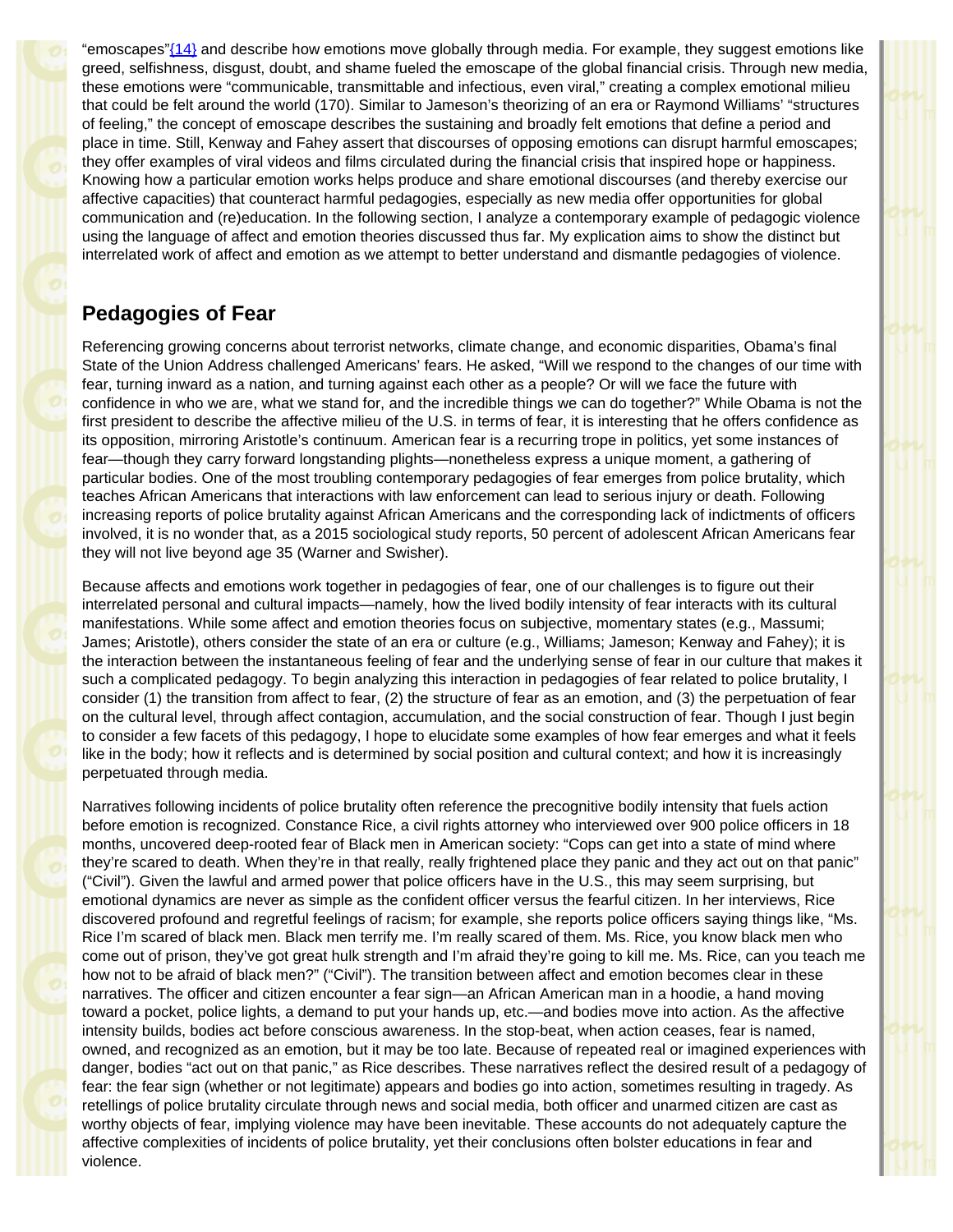Fear, as an emotion, is structured to flourish among the marginalized. Fear is experienced as negative anticipation, a sense of helplessness or inferiority, and an urge to protect oneself. Because fear motivates a person to distance oneself from the object of fear, Robert Solomon describes it as a kind of "negative desire," a desire that often requires a certain amount of cultural agency or privilege to fulfill (253). Fear is a complicated emotion because it has any number of specific or general objects, for example, a bear or fear itself, as already discussed. For African Americans, with increasing reports of police brutality, the objects of fear get closer, intensifying the (even if only imagined) possibility of recurrence. The objects of fear in this case could be many: personal harm, harm of a loved one, racist legislation, wrongful imprisonment, etc. To inspire fear in an audience, Aristotle suggests a rhetor "should make them realize that they are liable to suffering" (1383a15). A rhetor can do this by saying that "others even greater than they have suffered, and he should show that there are others like them suffering now (or who have suffered) and at the hands of those from whom they did not expect it and suffering things they did not expect and at a time when they were not thinking of the possibility" (1383a15). Fear combines imagined suffering with the unexpected, the belief that suffering could happen at an unexpected time at the hands of the unexpected. *Unexpected* was the murder of 12-year-old Tamir Rice, the unlawful arrest and neglect of Sandra Bland, the fatal chokehold of Eric Garner, the breaking of Freddie Gray's neck, and the point-blank shooting of Alton Sterling. The 24-hour news cycle's reports of these killings reinforce that African Americans should expect the unexpected, the physical toll of which is exhausting. At its most successful, fear is immobilizing, yet to feel it, one must also have hope for and belief in the possibility of a better outcome. One who has resigned or lost hope, fears nothing, since the worst has already happened. Because it "makes people inclined to deliberation," fear can also be motivating and reveal one's investments and relations (1383a14). Thus, our challenge in opposing pedagogies of fear is to tap into the urge to build investments and relations, a task that may be facilitated through new media.

Pedagogic violence works systemically to promote fear in (and of) African Americans. As Worsham reminds us, "violence also (and increasingly) arises from within the authority of existing social, political, and economic arrangements and serves quite effectively to reinforce their legitimacy" (215). Contemporary arrangements of systemic racism fuel disproportionate rates of incarceration, lack of African American economic recovery, access to quality education, and racial profiling. As African Americans interact with these systems, they are educated in what emotions are "appropriate" to express: avoid emotional extremes or you may be perceived as angry, arrogant, or aggressive; appear calm and well-mannered. This social education in emotion works to pacify African Americans and reinforce the legitimacy of white supremacy.  $(15)$  News and mass media supplement this curriculum with the welldocumented dissemination of negative representations of African Americans, which work both as a warning to African Americans and a general education in fear, mistrust, and dislike. African Americans become both the subjects and objects of fear in this pedagogy.

<span id="page-6-0"></span>As an individual interacts with a multi-layered education in what and how to fear, implicit and explicit opportunities for response emerge (for some individuals more than others, depending on one's education, cultural capital, race, etc.). For example, when one encounters a digital image intended to cause fear, bodily intensities emerge that may be processed into emotions and available affects: one may share the image and spread fear; ignore the image (fear either dissipates or goes latent); invoke another emotion to oppose fear; or compose an affective relation to "unstick" the fear attached to the image. These potential affects determine the pedagogy's next destination. Pedagogies of fear often circulate precognitively, as affect moves to other bodies (contagion), bolsters an existing disposition (accumulation), or dissipates. If affect is recognized as an emotion, bodies have a number of possible affects, what Ahmed might call "turning toward or against," giving or refusing value. Though we all encounter a deluge of fearinspiring discourses, once acknowledged, choices for response (affects) become available. As rhetoricians and composition teachers, our work is to make these choices more apparent for ourselves and for our students.

A combined analysis of affect and emotion reveals how fear feels, moves, accumulates, and gains real-world significance. While affect theories capture the rapid, contagious, and visceral feeling of fear, when affects emerge into the realm of emotion, affective capacities materialize as people turn toward or against an object, relation, or discourse—choices also tied up in the social and cultural construction of emotion. Rhetorics of pedagogic violence, Worsham claims, "will focus specifically on the way violence addresses and educates emotion and inculcates an affective relation to the world" (216). The many facets of pedagogies of fear—personal, systemic, bodily, cognitive, affective, emotional—simultaneously teach one how to interact with the world and determine her affective capacities, given her social positions and identities. It may seem we have little control over the bodily intensities that fuel incidents of police brutality, but these intensities arise from our contexts and emotional educations. To address these educations, we must consider their origins and how they spread, especially through new media. We need a better understanding of how people continue to create rhetorics of violence that, through contagion and accumulation, perpetuate fear in/of/for African Americans. Fear thrives on the feeling of impending danger circulated in news and mass media, yet we also have opportunities to use media to put forth opposing emotional pedagogies. In my final section, I turn to Twitter as an example of new media that can produce opposing emotional pedagogies through the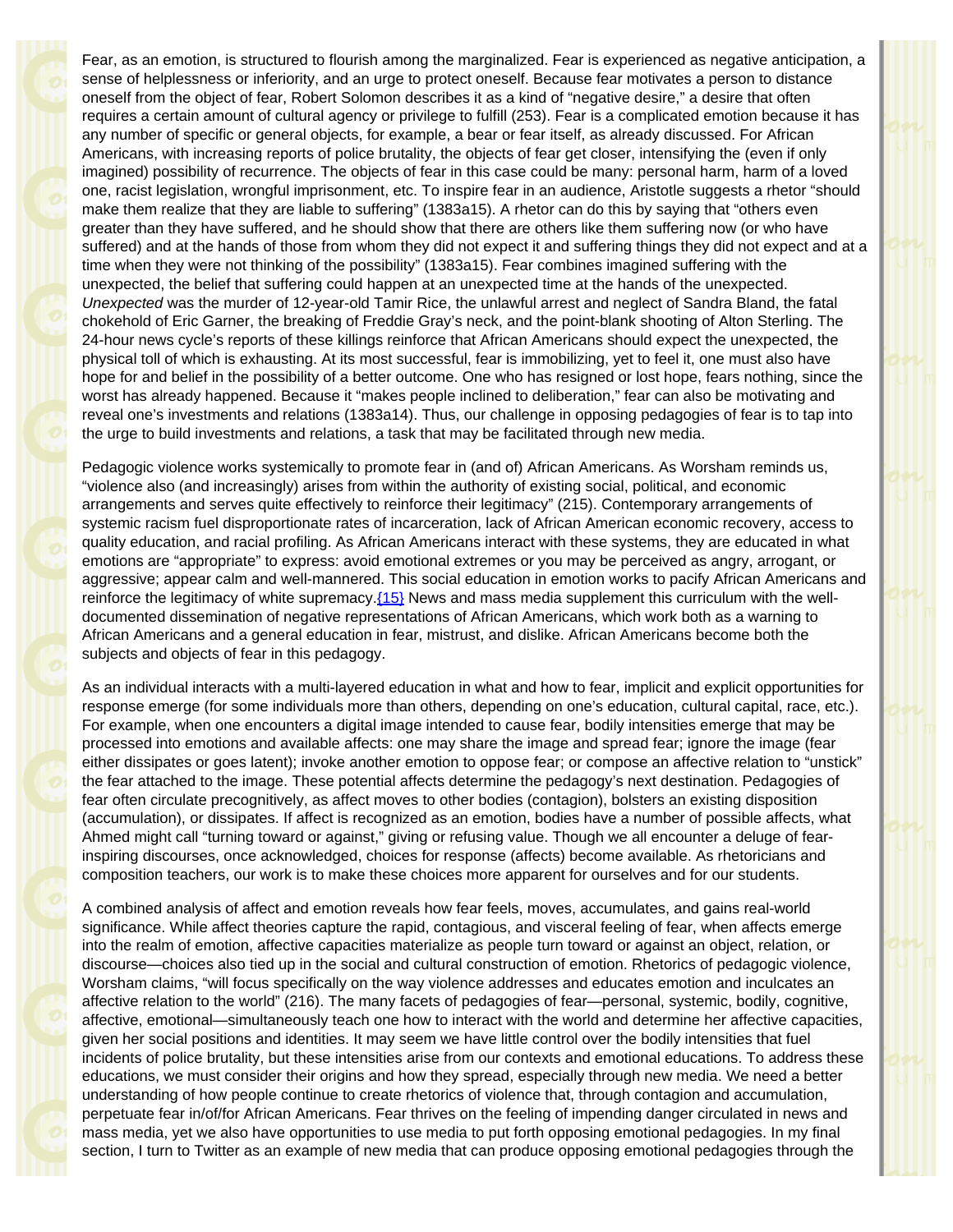contagion of affects and emotions. When using "affects and emotions" together, I mean not to conflate the concepts but rather to carry forward their already discussed unique qualities.

### **Affects and Emotions in New Media**

With developments in new media in the nearly two decades since Worsham's article, "going postal" has taken on new meaning. Digital media platforms have multiple purposes in pedagogic violence: recounting the details of the latest occurrence of mass violence; offering a space for collective feeling about loss of life and safety; but also extending an avenue for someone like Dylann Roof and countless others to connect to violent ideologies. To scrutinize how pedagogic violence moves through new media, it is best to theorize affects and emotions in tandem given their cyclical nature—to illustrate how bodily intensities grow into significant ways of being and living in the world. While affect theories account for how intensities feel and move, emotion theories place those intensities into constellations of feeling, an accumulation of one's sensations, emotional experiences, and memories. As these constellations become more robust, expectations for oneself and others merge into a way of seeing the world. But it is important to remember that these ways of seeing are not just imposed onto us by external forces. Through seizing the often-overlooked definition of affect as capacity, we have available potentials to, for example, take what we know about contagion and accumulation to counter and rearticulate violent rhetorics. Just as digital media platforms circulate violent rhetorics, they also offer opportunities to respond to them. The micro-blogging platform Twitter is one example I will discuss here.

The structure of Twitter is particularly conducive to the broad circulation of affects and emotions. Because any registered user can follow another, it creates overlapping, expansive networks of people, wherein users can connect with people they would not have access to on a platform that requires dual-approval for connection. Through follower/ing networks and hashtags, which gather and categorize tweets on the same topic, users form (even if only momentary) bodies with their own affective capacities. These bodies of users have been instrumental recently in organizing protests, giving organizers the ability to instantaneously communicate with any number of followers. Forging new connections (16) and creating new bodies of people has the potential to engage in what Worsham might call "decolonizing" oppressive affective relations (216).

<span id="page-7-0"></span>The unique qualities of affects and emotions are central both to propelling viral trends and inciting the very motivation for users to participate. Consider the following scenario which has become increasingly common on Twitter and other social networks: a cell phone video of a police shooting of an unarmed Black man appears on a user's Twitter feed. She sees altercation, escalation, physical force, gun, slumped body, blooming pool of blood, and last shutter of life; she hears yelling, gunshots, crying, and pleas for help. Simultaneously, she holds her breath, tenses her muscles, shivers, feels a weight or heaviness—affect, bodily intensity, has struck her. She may retweet the video immediately before those feelings emerge into emotions; affect moves. With time and reflection, any number of emotional responses may emerge (shock, sorrow, anger, fear, or some combination), and she may express them in words, images, or emojis in a tweet corresponding with the video; emotion moves. When a tweet is rapidly repeated and begins to trend, it is not the content itself that is viral or contagious but the affects and emotions the content produces. No one shares a tweet or post that makes her feel nothing. Affects and emotions are the vehicles through which tweets, images, and videos (and their corresponding messages) become widely shared. We share content that makes us feel—even if that feeling is precognitive. But when we bring intensities into consciousness, we then have the rhetorical opportunity (affective capacity) to make an argument, to try to effect change. Emotions, after all, are defined as "those things through which, by undergoing change, people come to differ in their judgments," according to Aristotle (1378a8). Emotions are processes and judgments about the world around us, our experiences, and the cultures of which we are a part. Thus, when considering how to respond to pedagogies of violence in new media, we can use, inspire, and share emotions as avenues to instigate change, even if only a change in perspective.

<span id="page-7-2"></span><span id="page-7-1"></span>What has been called "Black Twitter" $(17)$  has provoked this very kind of change through, in part, articulating emotions that oppose the pervasive pedagogies of fear targeting African Americans. Black Twitter is an everchanging body of users, connecting through similar experiences and purposes. Hashtags like #Ferguson and #MikeBrown gave rise to the phenomenon, spurring international attention toward Brown's death and starting the #BlackLivesMatter movement. When defining what constitutes Black Twitter, Sanjay Sharma makes an important distinction: It is not constituted by the race of people contributing to it but rather the "digital materialization of race" in online manifestations of African American identities and experiences. Through hashtags or so-called "Blacktags,"[{18}](#page-10-5) users and topics connect and grow. Blacktags aggregate African American experience, so much so that they "have the capacity to interrupt the whiteness of the Twitter network" (48). Users take advantage of the medium's capacities. While Sharma explains that Twitter's trending algorithm is complex, it is mostly based on sheer velocity, so some Black Twitter users "game the system" by rapidly repeating hashtags or retweets to gain widespread attention. Through repeated tags and tweets, users exercise their affective capacities (e.g., recognizing, criticizing, supporting)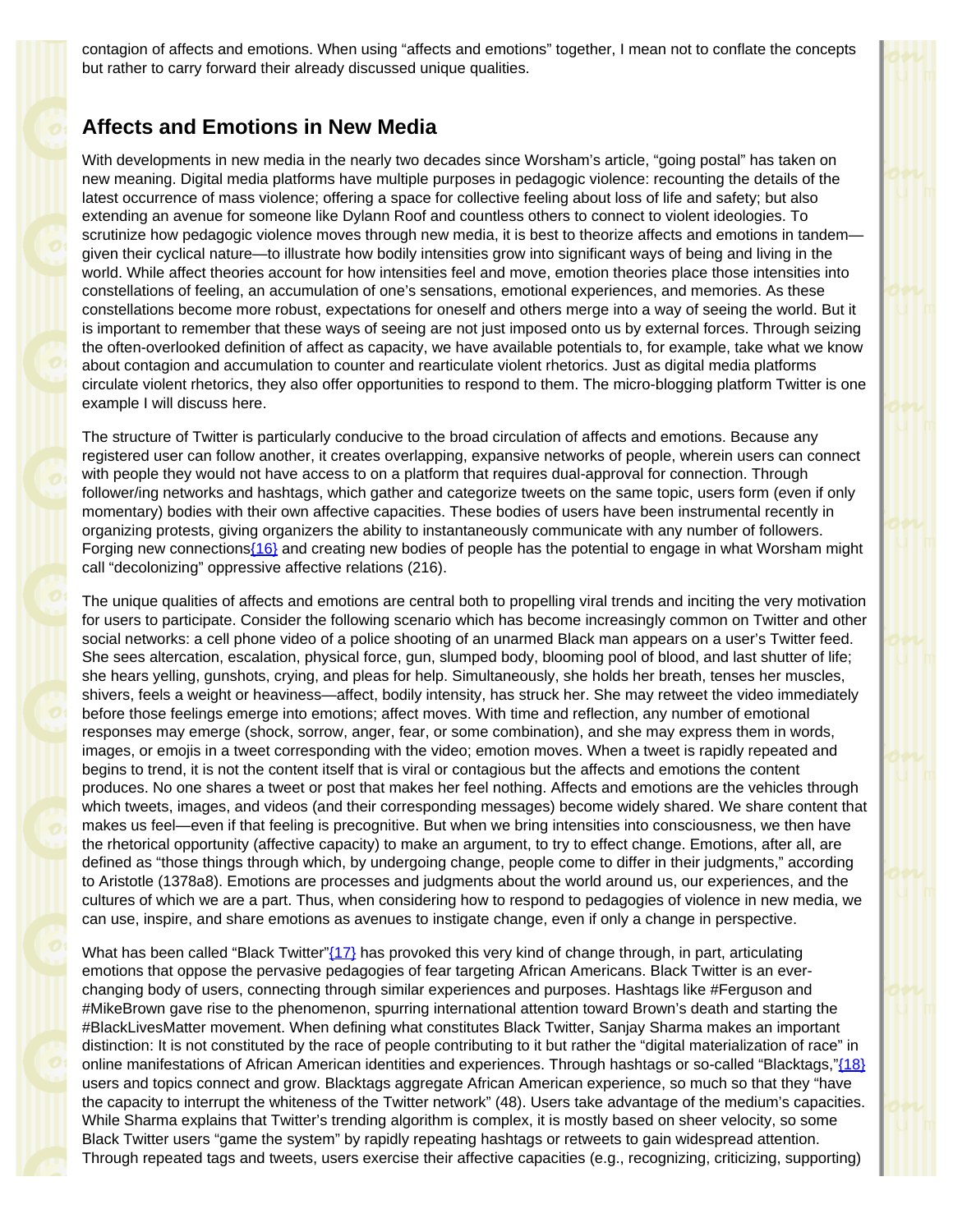in evaluating the meaning of tags, and bodily intensities and emotions move from one body to another. Though users may not intentionally advance emotions that disrupt pedagogies of violence, many trending Blacktags do just that.

While objects of fear continue to persist, users can respond to fear-inspiring rhetorics with messages of confidence, bonding those with similar goals and resisting the often paralyzing feeling of fear. For example, #BlackExcellence and #BlackGirlMagic celebrate Black achievement and associate affirmative and positive emotions with Blackness. Hope also inspires confidence, which we can see in Blacktags that gather expressions of pride, honor, and remembrance (e.g., #MLK or #TubmanOn20), highlighting African American legacies of faith and transformation. Less favorable emotions like anger can also inspire confidence and a search for justice. Though African American anger is often socially censured, anger reveals a basic aspiration for equal and fair treatment, since, as Aristotle writes, "the angry person desires what is possible for him" (1378b2). Anger is fueled by a desire and hope to achieve those things within one's potential: "those longing for something and not getting it—are irascible and easily stirred to anger, especially against those belittling their present condition" (1379a10). Many successful social movements are propelled by anger; it is productive, in catching on, gaining attention, and sometimes inspiring reform—for example, the Twitter movements that contributed to the removal of the confederate flag in the South Carolina capitol and prompted (some) presidential candidates to release policy plans to improve the lives of African Americans. Tweets that are motivated by anger need not explicitly mention it, yet they often inspire it through critique. For example, #IfTheyGunnedMeDown was a popular Blacktag used to criticize the way news media depict young Black men. With it, a user often posts two photos of himself—one that adheres to and one that defies a stereotypical image of young Black men—positing that the news media would choose to broadcast the stereotypical image if he were killed by police. Through visual contrast, users exposed the danger and absurdity of racism in news media.

More than fear, rhetorics of pedagogic violence thrive on enmity, which often circulates covertly. Aristotle asserts, "the greatest evils—injustice and thoughtlessness—are least perceived; for the presence of evil causes no pain" (1382a31). Whereas many emotions are directed at a specific person, Aristotle claims, hate is directed at "types" of people, and thus, it is especially productive in racist pedagogies. In contrast to angry people who want the object of their anger to suffer, hateful people just want the object of their hatred not to exist. The real goal is obsolescence, which is echoed in racist pedagogies that suggest the cause of disproportionate rates of school suspension, incarceration, poverty, joblessness, and death in police shootings are not systemic but somehow inherent to Blackness. Though hatred is so visible in racist acts of violence, its everyday cultivation is more latent, as it is taught and learned over a lifetime. Needless to say, moving people down the continuum to friendliness is no easy task, since friendship requires a kind of intimacy. However, invoking rhetorical strategies like identification and humor engages in that very task. Exposing examples of everyday racism can at best result in identification with African American experience and at least make racism widely visible in a way that was not possible without new media. For example, #OscarsSoWhite highlighted the racial disparity of nominations and lead to changes in the nominating process. Another Blacktag, #LaughingWhileBlack, brought attention to the story of a book club of mostly African American women who were kicked off of a Napa Valley Wine Train for laughing and talking loudly (and who recently settled a lawsuit in their favor). The examples of racist policing of laughter that were attached to this tag and examples attached to other #\_\_\_WhileBlack tags show the daily costs of living as an African American. Although these Blacktags were not solely responsible for the attention given to and outcomes of these events, we should not overlook the impact they had in spreading shock, disgust, disbelief, etc. into dominant media and culture.

Humor also encourages identification, which Black Twitter users commonly employ. Sharma asserts, "Blacktags are distinctive because they curate and virally propagate racially charged messages expressing social critique through a particular acerbic style of humour which has been associated with elements of African-American culture" (59). Humor connects people; to laugh at the same thing shows vulnerability and allegiance. We are friendly, Aristotle suggests, to those "ready to make or receive a joke" (1381a13). While the instantaneous spread of laughter moves on the level of bodily intensity (or affect), when humor is intentionally used on Twitter, users qualify the intensity (into emotions) and often pair it with critique. Blacktags often emerge to humorously censure people for racist slips, for example, following the news of Paula Deen's use of the n-word (#PaulasBestDishes) or errors in Don Lemon's reporting (#DonLemonLogic). Corresponding messages often mock, shame, or parody the subject, expressing emotions like disgust or anger. #ByeAnita was sardonically used to recognize the successful movement to unseat Cook County State's Attorney Anita Alvarez who has been implicated in the mishandling of the Laquan McDonald case. The contagion of humor—its bodily intensities and evaluations—helps to interject socially-charged arguments into dominant media.

While these are just a few examples from the ever-expanding network of Black Twitter, they show new media's capacities to put forth rhetorics that, in this case, rearticulate African American culture and identity, through contagious affects and emotions. Blacktags amass affective connections and emotions in a (albeit shifting) digital community that has proven to be instrumental in the development of the Black Lives Matter movement—one of the most prominent civil rights movements in decades. I do not mean to suggest, however, that Black Twitter or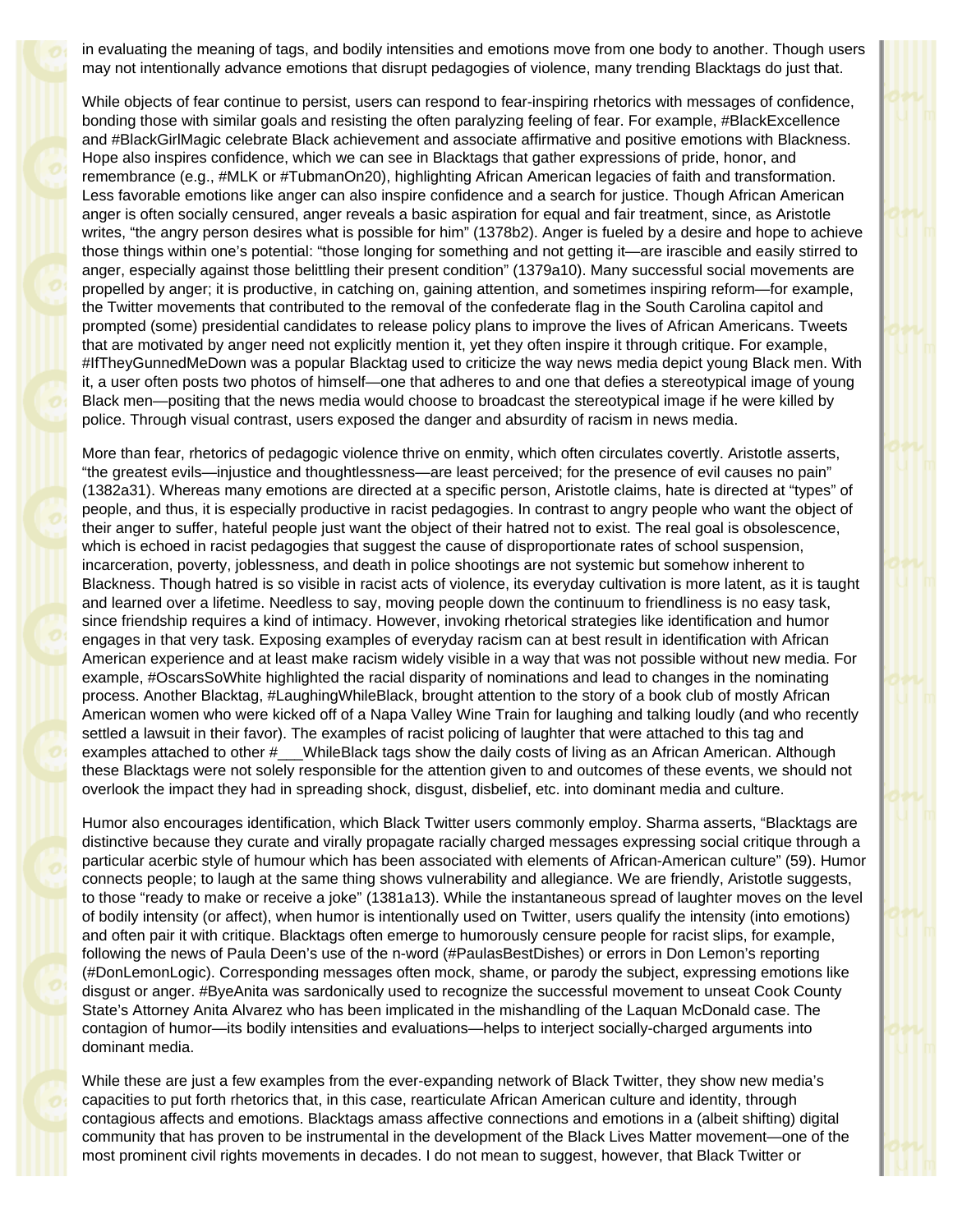Blacktags are a panacea for racism or that they do not also participate in pedagogic violence. As several in the news media have recently argued, Black Twitter is not a cohesive representation of African American life or culture; its users are diverse politically, racially, economically, religiously, geographically, etc. Rather, I see Black Twitter as one example of how new media can rearticulate affects and emotions in ways that respond to the fears and injustices of contemporary American life. Contagious affects and emotions in new media alone will not result in systemic change, but through their study we can better understand how violent and oppressive rhetorics thrive and how we can take advantage of the cyclical relationship of affect and emotion to produce rhetorics that empower people, transform perspectives, and change what we think is possible. While the pace, movement, and networks of feeling in new media may best be described in terms of affect, emotion theories better account for how these rapidly moving intensities transition into ways of being in the world. If "the discourse of emotion is our primary education," it is a discourse that continues to transform itself, and our challenge is to find ways to recognize and respond to these complex, often disguised emotional educations (Worsham 216). As pedagogic violence becomes more and more mediated, theorizing affect and emotion together is crucial for identifying oppressive rhetorics and finding opportunities to intervene.

### **Notes**

- 1. As Worsham notes in "Going Postal," this concept comes from Bordieu and Passeron's *Reproduction in Education, Society and Culture*, which examines the relationship between pedagogy and violence. In Worsham's discussion of the concept, she is particularly interested in the role emotions play in pedagogic violence. [\(Return to text.](#page-0-0))
- 2. A number of news sites have reported on the recovery of Roof's alleged manifesto. To my knowledge, it has not been officially verified as his. The portions I have quoted also appear in Frances Robles's *New York Times* article, "Dylann Roof Photos and a Manifesto Are Posted on Website," published 20 June 2015. [\(Return to](#page-0-1) [text.](#page-0-1))
- 3. Statistics come from the following two Pew Studies: Ferrin's "Social Media Usage: 2005-2015," published 8 Oct. 2015; and Smith's "U.S. Smartphone Use in 2015," published 1 Apr. 2015. [\(Return to text.](#page-0-2))
- 4. See Damasio; Solomon; Nussbaum; Jaggar; Lutz; and Lutz and Abu-Lughod. ([Return to text.](#page-0-3))
- 5. Clough coined this term in a collection of the same name, published in 2007. Most scholars identify two general strands of affect theory: the first grows out of Spinoza and Deleuze and continues through Massumi, and the second originates with Tomkins and is extended by Sedgwick and others. This article focuses on the former strand, though the latter has also appeared (to a lesser extent) in the field. Another related area not detailed in this article is the study of desire, which has roots in psychoanalysis. See, for example, Wells; Rickert; Alcorn; Albrecht-Crane; and Lundberg. ([Return to text.\)](#page-1-0)
- 6. Grossberg makes a similar distinction between affect and emotion in his writing, though he is far less frequently cited in our field. [\(Return to text.](#page-1-1))
- 7. For critiques of Massumi's affect theory, see Leys and Hemmings. [\(Return to text.](#page-1-2))
- 8. The simultaneous but distinct experience of affect in mind and body reflects Spinoza's (by way of Deleuze) psychophysical parallelism, in which the mind and body are thought to have different experiences. Though the mind and body are inseparable, they have no causal interaction. [\(Return to text.](#page-2-0))
- 9. In Deleuze's *Spinoza: Practical Philosophy*, he gives the following example: "there are greater differences between a plow horse or draft horse and a racehorse than between an ox and a plow horse. This is because the racehorse and the plow horse do not have the same affects nor the same capacity for being affected" (124). [\(Return to text.](#page-2-1))
- 10. Rickert, for example, explores affect's role in invention through Plato's concept of *chora*—what he considered "the matrix of all becoming." Also, see Holding, Hawk, and Davis for discussions of affect's inventive qualities. [\(Return to text.](#page-3-0))
- 11. For more about the biological transmission of affect, see Brennan. [\(Return to text.](#page-3-1))
- 12. See Nussbaum for her cognitive-evaluative theory of emotion. [\(Return to text.](#page-4-0))
- 13. See Jaggar for discussion of what she calls "outlaw emotions." [\(Return to text.](#page-4-1))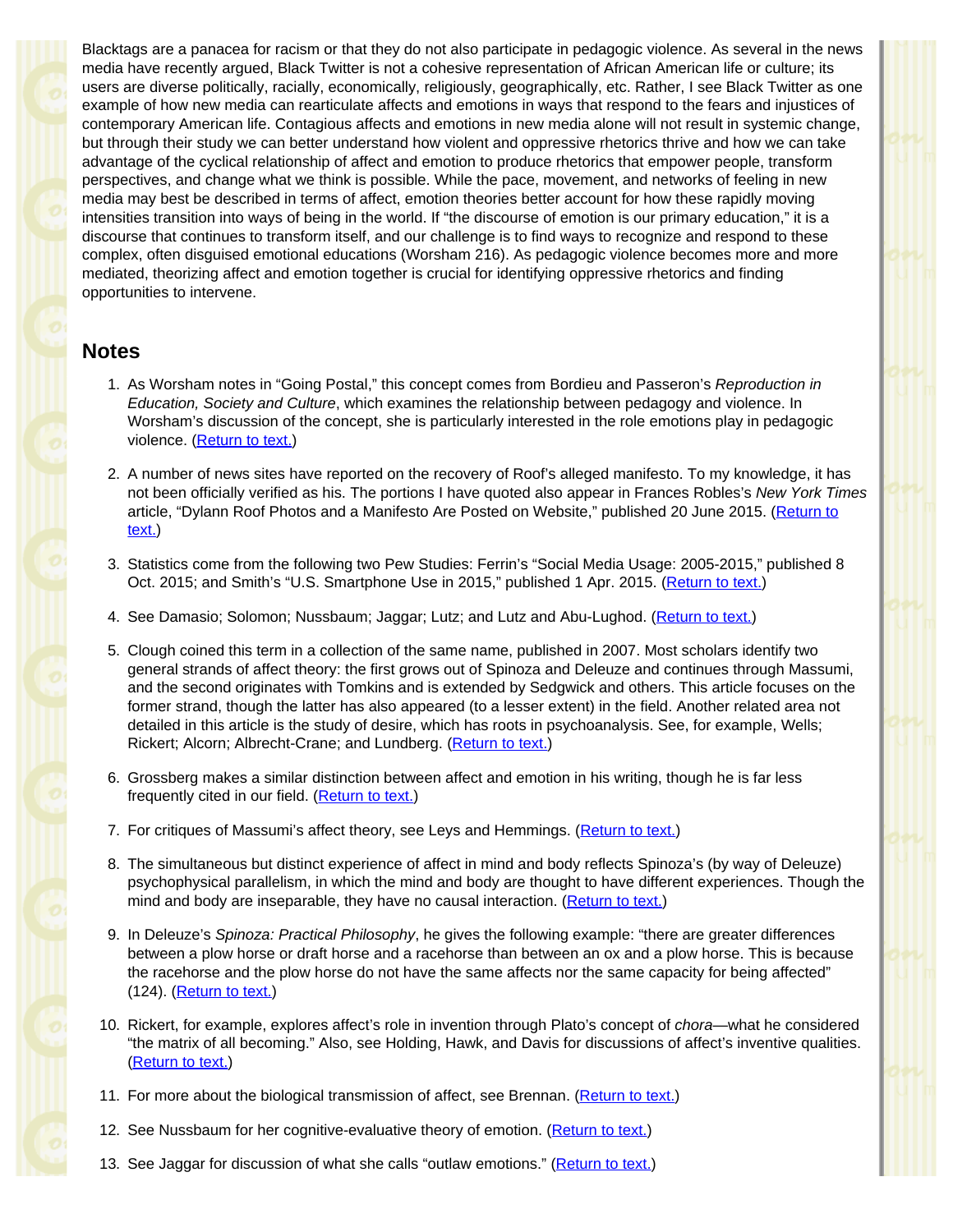- <span id="page-10-1"></span><span id="page-10-0"></span>14. Kenway and Fahey develop their theory from Appadurai's theorization of global "scapes," e.g., financescapes, ideoscapes, and mediascapes. ([Return to text.](#page-5-0))
- <span id="page-10-2"></span>15. For more on the emotional educations of African Americans, see hooks and Harris-Perry. [\(Return to text.](#page-6-0))
- <span id="page-10-3"></span>16. New affective relations, of course, are not inherently positive, as demonstrated by users who connect with terrorist networks or hate groups on Twitter. [\(Return to text.](#page-7-0))
- <span id="page-10-4"></span>17. A number of reports have shown relatively high participation of African Americans on Twitter. See, for example, Smith's Pew Study, "African Americans and Technology Use: A Demographic Portrait," published 6 Jan. 2014. [\(Return to text.](#page-7-1))
- <span id="page-10-5"></span>18. Sharma explains that in Blacktags, either "the tag itself and/or its associated content appears to connote 'Black' vernacular expression in the form of humour and social commentary" (51). [\(Return to text.](#page-7-2))

# **Works Cited**

Ahmed, Sara. "Happy Objects." *The Affect Theory Reader.* Eds. Melissa Gregg and Gregory Seigworth. Durham: Duke UP, 2010. 29-51. Print.

Albrecht-Crane, Christa. "An Affirmative Theory of Desire." *JAC* 23.1 (2003): 563-98. Print.

Alcorn, Marshall W. *Changing the Subject in English Class: Discourse and the Construction of Desire.* Carbondale: Southern Illinois UP, 2002. Print.

Aristotle. *On Rhetoric: A Theory of Civic Discourse.* Trans. George A. Kennedy. New York: Oxford UP, 1991. Print.

Bouson, J. Brooks. "True Confessions: Uncovering the Hidden Culture of Shame in English Studies." *JAC* 25.4 (2005): 625-50. Print.

Brand, Alice Glarden. *The Psychology of Writing: The Affective Experience.* Westport, CT: Greenwood, 1989. Print.

---. "Writing and Feelings: Checking our Vital Signs." *Rhetoric Review* 8.2 (1990): 290-308. Print.

Brennan, Teresa. *The Transmission of Affect.* Ithaca: Cornell UP, 2004. Print.

Burke, Kenneth. *A Rhetoric of Motives.* Berkeley: California UP, 1969. Print.

- Chaput, Catherine. "Rhetorical Circulation in Late Capitalism, Neoliberalism, and the Overdetermination of Affective Energy." *Philosophy and Rhetoric* 43.1 (2010): 1-25. Print.
- "Civil Rights Attorney on How She Built Trust with Police." *NPR.* National Public Radio. 5 Dec. 2014. Web. 7 Dec. 2015.
- Clough, Patricia Ticineto, and Jean Halley, eds. *The Affective Turn: Theorizing the Social.* Durham: Duke UP, 2007. Print.

Damasio, Antonio. *Descartes' Error.* New York: Harper, 1995. Print.

Davis, Diane. *Inessential Solidarity: Rhetoric and Foreigner Relations.* Pittsburgh: Pittsburgh UP, 2010. Print.

Deleuze, Gilles. *Spinoza: Practical Philosophy.* Trans. Robert Hurley. San Francisco: City Lights, 1988. Print.

Deleuze, Gilles, and Felix Guattari. *A Thousand Plateaus: Capitalism and Schizophrenia.* Minneapolis: U of Minnesota P, 1987. Print.

- Edbauer Rice, Jenny. "(Meta)Physical Graffiti: 'Getting Up' as Affective Writing Model." *JAC* 25.1 (2005): 131-59. Print.
- ---. "The New 'New': Making a Case for Critical Affect Studies." *QJS* 94.2 (2008): 200-12. Print.

Engbers, Susanna. "With Great Sympathy: Elizabeth Cady Stanton's Innovative Appeals to Emotion." *RSQ* 37.3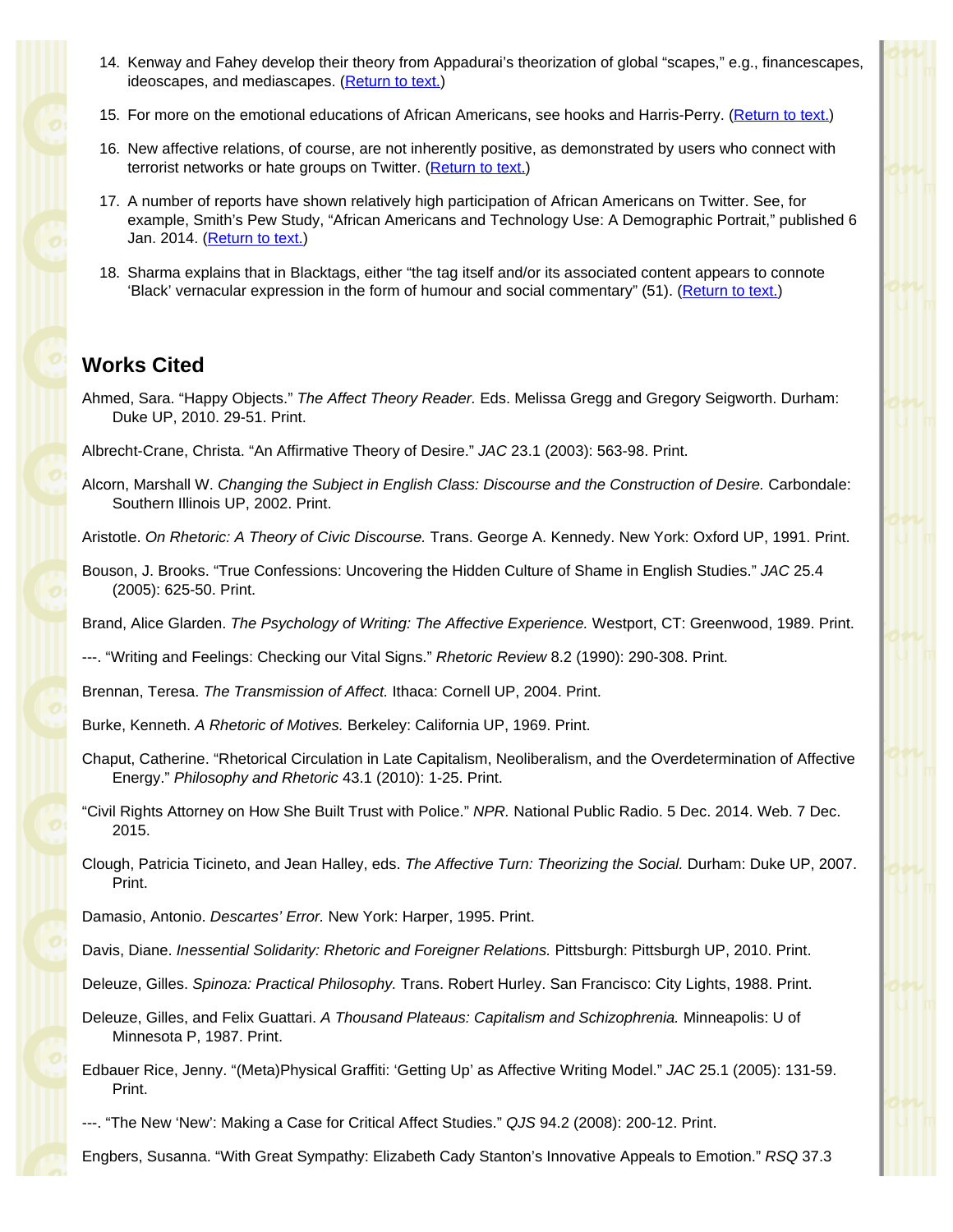- Falzetti, Ashley. "Political Affects: Transdisciplinary Trajectories of Affect and Emotion." *JAC* 28.1-2 (2008): 299-307. Print.
- Fulkerson, Richard. "Call Me Horatio: Negotiating Between Cognition and Affect in Composition." *CCC* 50.1 (1998): 101-15. Print.
- Gibbs, Anna. "After Affect: Sympathy, Synchrony, and Mimetic Communication." *The Affect Theory Reader.* Eds. Melissa Gregg and Gregory J. Seigworth. Durham: Duke UP, 2010. 186-205. Print.
- Gross, Daniel. *The Secret History of Emotion: From Aristotle's Rhetoric to Modern Brain Science.* Chicago: U of Chicago P, 2007. Print.
- Grossberg, Lawrence. *We Gotta Get Out of This Place: Popular Conservatism and Postmodern Culture.* New York: Routledge, 1992. Print.
- Hariman, Robert, and John Lucaites. "Dissent and Emotional Management in a Liberal-Democratic Society: The Kent State Iconic Photograph." *RSQ* 31:2 (2001): 5-31. Print.
- Harris-Perry, Melissa. *Sister Citizen: Shame, Stereotypes, and Black Women in America.* New Haven: Yale UP, 2011. Print.
- Hawk, Byron. "Toward a Rhetoric of Network (Media) Culture: Notes on Polarities and Potentiality." *JAC* 24.4 (2004): 832-50. Print.
- Hemmings, Clare. "Invoking Affect: Cultural Theory and the Ontological Turn." *Cultural Studies* 19.5 (2005): 548-67. Print.
- Holding, Cory. "Affecting Rhetoric." *College Composition and Communication* 59.2 (2007): 317-29. Print.

hooks, bell. *Killing Rage: Ending Racism.* New York: Henry Holt and Company, 1995. Print.

- Jacobs, Dale. "What's Hope Got to Do with It? Toward a Theory of Hope and Pedagogy." *JAC* 25.4 (2005): 783-802. Print.
- Jacobs, Dale, and Laura R. Micciche, eds. *A Way to Move: Rhetorics of Emotion & Composition Studies.* Portsmouth, NH: Boynton/Cook, 2003. Print.
- Jaggar, Alison. "Love and Knowledge: Emotion in Feminist Epistemology." *Gender/Body/Knowledge: Feminist Reconstructions of Being and Knowing.* Eds. Alison Jaggar and Susan Bordo. Rutgers UP, 1989. 145-171. Print.
- James, William. "What is an Emotion?" *Mind* 9.34 (1884): 188-205. Print.

Jameson, Fredric. *Postmodernism, or, the Cultural Logic of Late Capitalism.* Durham: Duke UP, 1990. Print.

Johnson, T. R. "School Sucks." *College Composition and Communication* 52 (2001): 620-50. Print.

Kenway, Jane, and Johannah Fahey. "Public Pedagogies and Global Emoscapes." *Pedagogies* 6.2 (2011): 167-179. Print.

Leys, Ruth. "The Turn to Affect: A Critique." *Critical Inquiry* 37.3 (2011): 434-72. Print.

Lundberg, Christian. *Psychoanalysis and the Science of Rhetoric.* Tuscaloosa: Alabama UP, 2012. Print.

- Lutz, Catherine. *Unnatural Emotions: Everyday Sentiments on a Micronesian Atoll and Their Challenge to Western Theory.* Chicago: U of Chicago P, 1988. Print.
- Lutz, Catherine, and Lila Abu-Lughod, eds. *Language and the Politics of Emotion.* New York: Cambridge UP, 1990. Print.
- Lynch, Dennis. "Rhetorics of Proximity: Empathy in Temple Grandin and Cornel West." *RSQ* 28.1 (1998): 5-23. Print.

Massumi, Brian. "The Autonomy of Affect." *Cultural Critique* 31 (1995): 83-109. Print.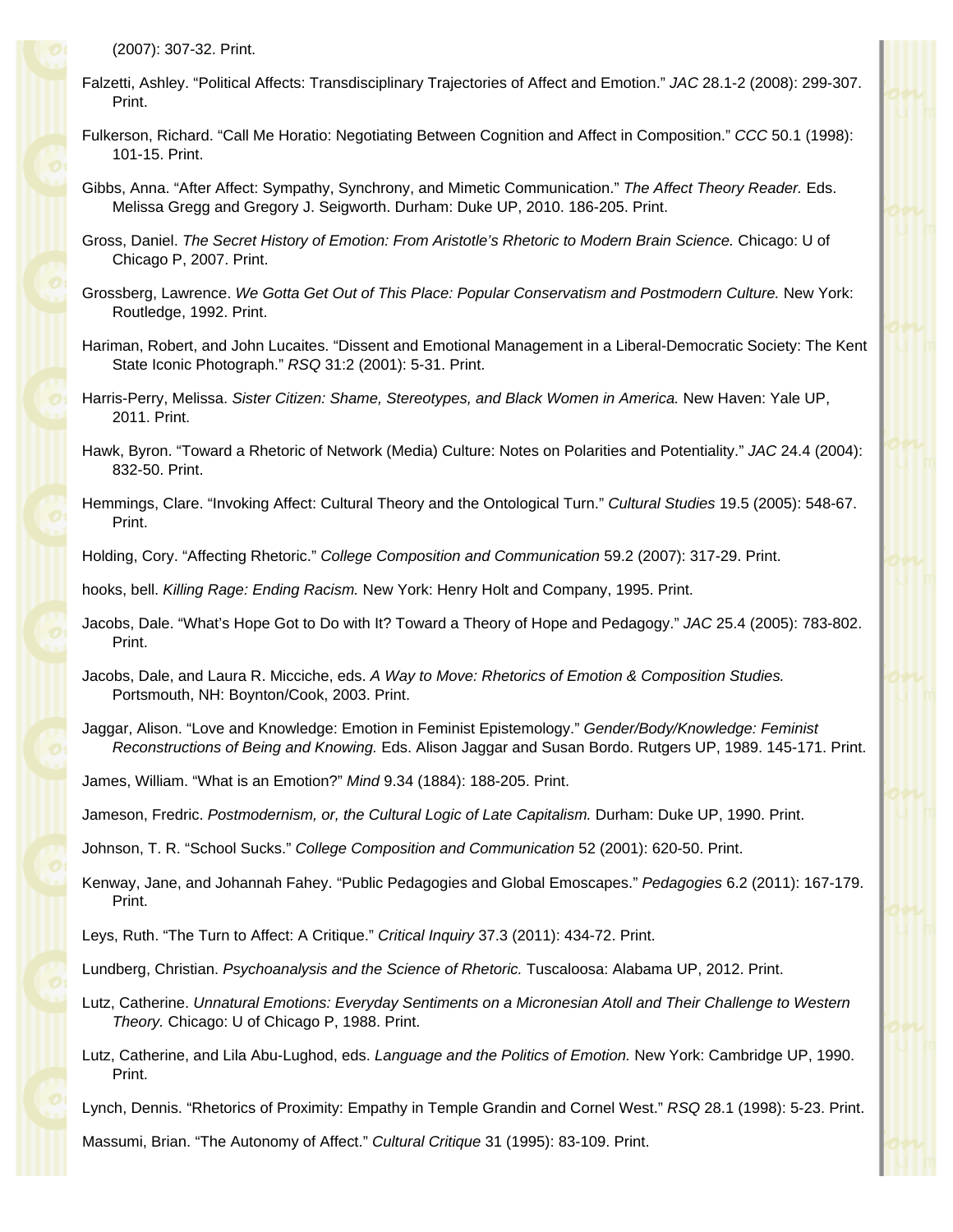- ---. "Fear (The Spectrum Said)." *positions* 13.1 (2005): 31-48. Print.
- ---. *Parables for the Virtual: Movement, Affect, Sensation.* Durham: Duke UP, 2002. Print.
- McLeod, Susan. "Pygmalion or Golem? Teacher Affect and Efficacy." *College Composition and Communication* 46 (1995): 369-84. Print.
- ---. "Some Thoughts about Feelings: The Affective Domain and the Writing Process." *College Composition and Communication* 38.4 (1987): 426-35. Print.

Micciche, Laura. *Doing Emotion: Rhetoric, Writing, Teaching.* Portsmouth, NH: Boynton/Cook, 2007. Print.

Ngai, Sianne. *Ugly Feelings.* Cambridge, MA: Harvard UP, 2005. Print.

Nussbaum, Martha C. *Upheavals of Thought: The Intelligence of Emotions.* New York: Cambridge UP, 2001. Print.

- Obama, Barack. "State of the Union Address." 2016 State of the Union. Capitol Building, Washington, DC. 12 Jan. 2016. Address.
- ---. "Statement by the President on the Shooting in Charleston, South Carolina." James S. Brady Press Briefing Room, Washington, DC. 18 June 2015. Address.

Pruchnic, Jeff. "The Invisible Gland: Affect and Political Economy." *Criticism* 50.1 (2008): 160-75. Print.

- Pruchnic, Jeff, and Kim Lacey. "The Future of Forgetting: Rhetoric, Memory, and Affect." *RSQ* 41.5 (2011): 472-94. Print.
- Rickert, Thomas. "Toward the Chora: Kristeva, Derrida, and Ulmer on Emplaced Invention." *Philosophy & Rhetoric* 40.3 (2007): 251-73. Print.

Riedner, Rachel. "Affective Encounters: Writing Zapatismo." *JAC* 27.3-4 (2007): 637-64. Print.

Schell, Eileen. "Putting Our Affective House in Order: Toward Solidarity rather than Shame in Departments of English." *JAC* 26.1-2 (2006): 204-20. Print.

Sedgwick, Eve Kosofsky. *Touching Feeling: Affect, Pedagogy, Performativity.* Durham: Duke UP, 2003. Print.

- Seigworth, Gregory J., and Melissa Gregg. "An Inventory of Shimmers." *The Affect Theory Reader.* Eds. Melissa Gregg and Gregory J. Seigworth. Durham: Duke UP, 2010. 1-25. Print.
- Sharma, Sanjay. "Black Twitter? Racial Hashtags, Networks and Contagion." *new formations: a journal of culture/theory/politics* 78 (2013): 46-64. Print.
- Smith, Craig, and Michael Hyde. "Rethinking 'The Public': The Role of Emotion in Being-with-Others." *QJS* 77 (1991): 446-66. Print.
- Smith, Daniel. "Ethics and 'Bad Writing': Dialectics, Reading, and Affective Pedagogy." *JAC* 23.3 (2003): 526-52. Print.
- Solomon, Robert. *The Passions: Emotions and the Meaning of Life.* 2nd ed. Indianapolis: Hackett Publishing, 1993. Print.

Spinoza, Baruch. *Ethics.* Trans. Stuart Hampshire. New York: Penguin, 1996. Print.

Tomkins, Silvan. *Affect Imagery Consciousness.* New York: Springer Publishing, 2008. Print.

Walker, Jeffrey. "*Pathos* and *Katharsis* in 'Aristotelian' Rhetoric: Some Implications." *Rereading Aristotle's Rhetoric.* Eds. Alan Gross and Arthur Walzer. Carbondale: Southern Illinois UP, 2008. 74-92. Print.

Warner, Tara D., and Raymond R. Swisher. "Adolescent Survival Expectations: Variation by Race, Ethnicity, and Nativity." *Journal of Health and Social Behavior* 56.4 (2015): 178-94. Print.

Watkins, Megan. "Desiring Recognition, Accumulating Affect." *The Affect Theory Reader.* Eds. Melissa Gregg and Gregory J. Seigworth. Durham: Duke UP, 2010. 250-68. Print.